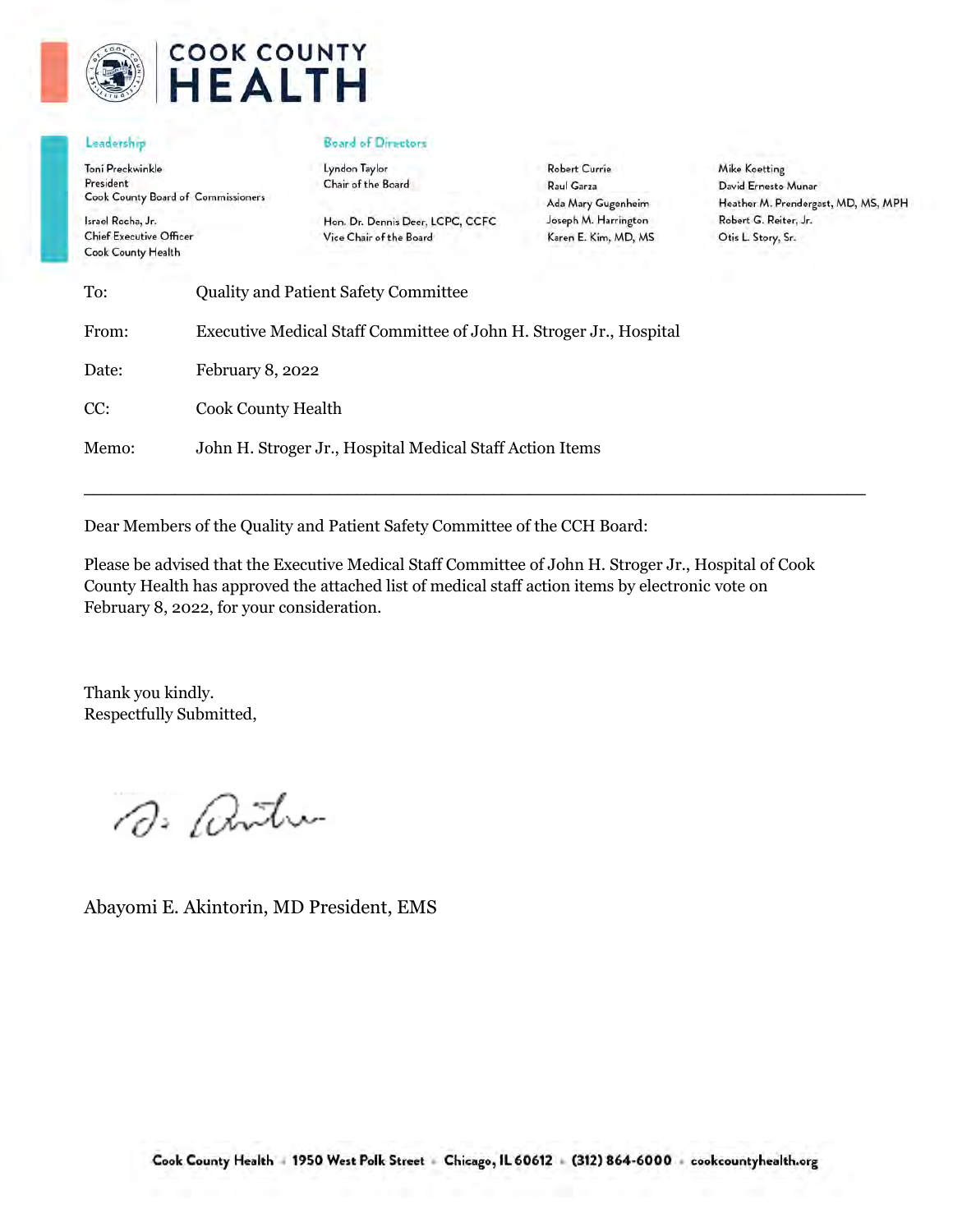# **John H. Stroger, Jr. Hospital of Cook County**



**TO:** Quality, Patient and Safety Committee

**FROM:** Abayomi E. Akintorin, MD EMS President

**SUBJECT:** Medical Staff Appointments and Other Business Recommended by the **Executive Medical Staff Committee** on 2/08/2022**.** 

Medical Staff Appointments/Reappointments Effective February 17, 2022, Subject to Approval by Cook County Health Systems Board**.** 

## **Old Business**

| <b>Name</b>           | Category | Department/Division    | Discussion/Action | Recommendation    | <b>Follow-Up</b> |
|-----------------------|----------|------------------------|-------------------|-------------------|------------------|
| Ukoha, Ozuru Ochu, MD | Active   | Surgery/Cardiothoracic |                   | Full two (2) year |                  |
|                       |          |                        |                   | reappointment     |                  |
|                       |          |                        |                   | Approved          |                  |

### **New Business**

**Initials:** 

| <b>Name</b>              | Category    | <b>Department/Division</b> | Discussion/Action               | Recommendation | <b>Follow-Up</b> |
|--------------------------|-------------|----------------------------|---------------------------------|----------------|------------------|
| Byrd, Allison, L. MD     | Provisional | Pediatrics                 |                                 | Approved       |                  |
| Iwaz, Suzanne, E. MD     | Provisional | Pathology                  |                                 | Approved       |                  |
| Kotwal, Vikram, MD       | Provisional | Medicine/Gastroenterology  | Approved Temps on<br>01/21/2021 | Approved       |                  |
| Lepere, Alia S. MD       | Provisional | <b>Family Medicine</b>     |                                 | Approved       |                  |
| Pappalardo, Andrea A. MD | Provisional | Pediatrics/Allergy         |                                 | Approved       |                  |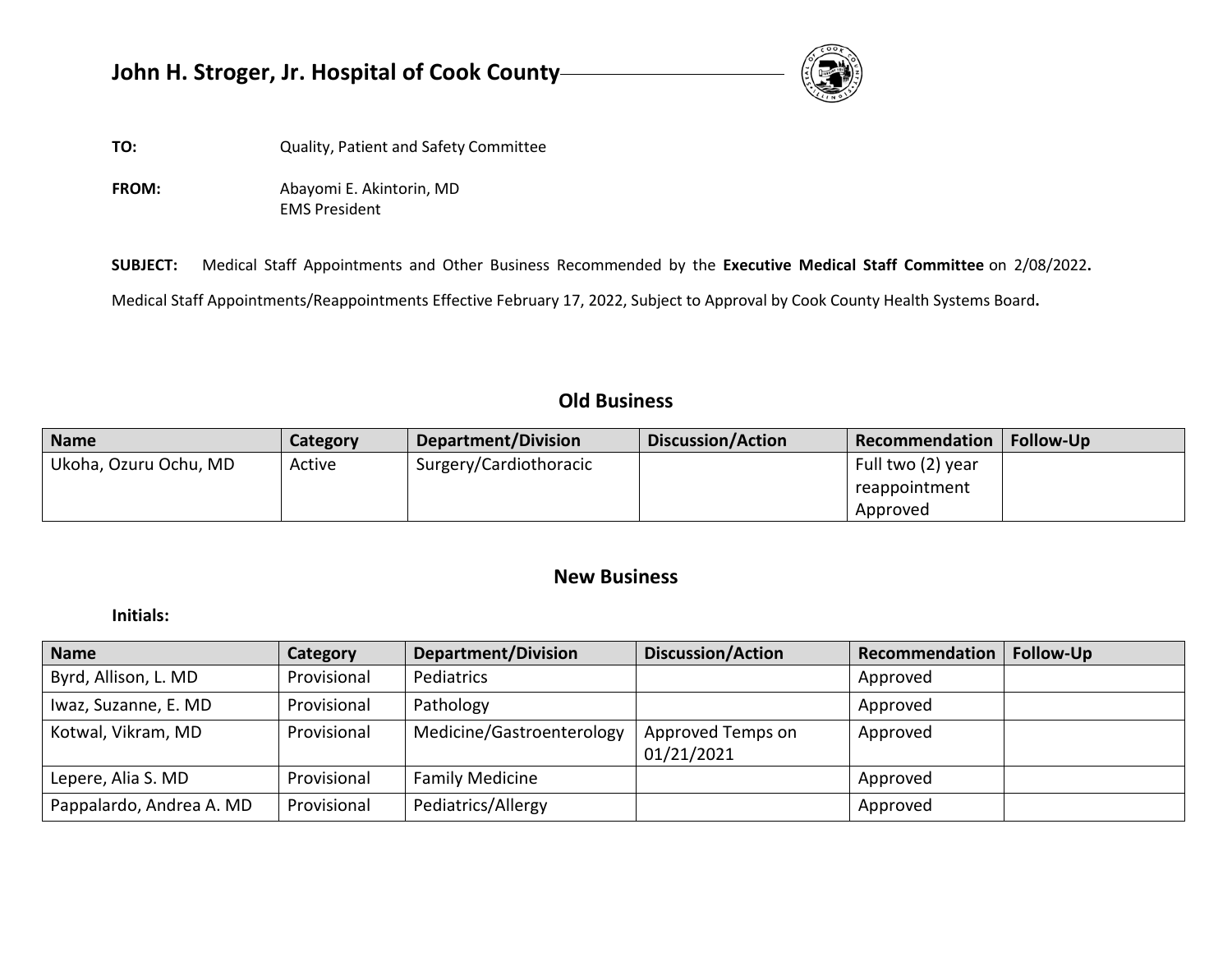| <b>Name</b>                       | Category    | Department/Division         | <b>Discussion/Action</b> | Recommendation | <b>Follow-Up</b> |
|-----------------------------------|-------------|-----------------------------|--------------------------|----------------|------------------|
|                                   |             | <b>Immunology</b>           |                          |                |                  |
| <sup>I</sup> Soter, Demetra K. MD | Provisional | Pediatrics/Child Protective |                          | Approved       |                  |
|                                   |             | Services                    |                          |                |                  |

### **Reappointments:**

| <b>Name</b>               | Category    | <b>Department/Division</b> | <b>Discussion/Action</b> | Recommendation | Follow-Up |
|---------------------------|-------------|----------------------------|--------------------------|----------------|-----------|
| Ahmed, Fazal, MD          | Active      | Psychiatry/Adolescent      |                          | Approved       |           |
|                           |             | Medicine                   |                          | One (1) year   |           |
|                           |             |                            |                          | reappt.        |           |
| Bednarz, Michael, MD      | Active      | Correctional               |                          | Approved       |           |
|                           |             | Health/Psychiatry          |                          |                |           |
| Bukiej, Aleksandra A., MD | Voluntary   | Medicine/                  |                          | Approved       |           |
|                           |             | Rheumatology               |                          |                |           |
| Butler, Bennet Arthur, MD | Active      | Surgery/Orthopaedic        |                          | Approved       |           |
| DeMarais, Patricia L., MD | Voluntary   | Medicine/Infectious        |                          | Approved       |           |
|                           |             | <b>Disease</b>             |                          |                |           |
| Erdman, Nathaniel M., OD  | Optometrist | Surgery/Ophthalmology      |                          | Approved       |           |
| Fegan, Claudia M., MD     | Active      | Medicine/General           |                          | Approved       |           |
|                           |             | Medicine                   |                          |                |           |
| Hussein, Lily M., MD      | Active      | Medicine/Hematology/       |                          | Approved       |           |
|                           |             | Oncology                   |                          |                |           |
| Jung, Christine F., MD    | Active      | <b>Emergency Medicine</b>  |                          | Approved       |           |
| Jiang, Jinxing, MD        | Active      | Pathology/Anatomic         |                          | Approved       |           |
|                           |             | Pathology                  |                          |                |           |
| Kendrick, Sabrina, MD     | Active      | Medicine/Infectious        |                          | Approved       |           |
|                           |             | <b>Diseases</b>            |                          |                |           |
| Obrien, John, MD          | Active      | Medicine/General           |                          | Approved       |           |
|                           |             | Medicine                   |                          |                |           |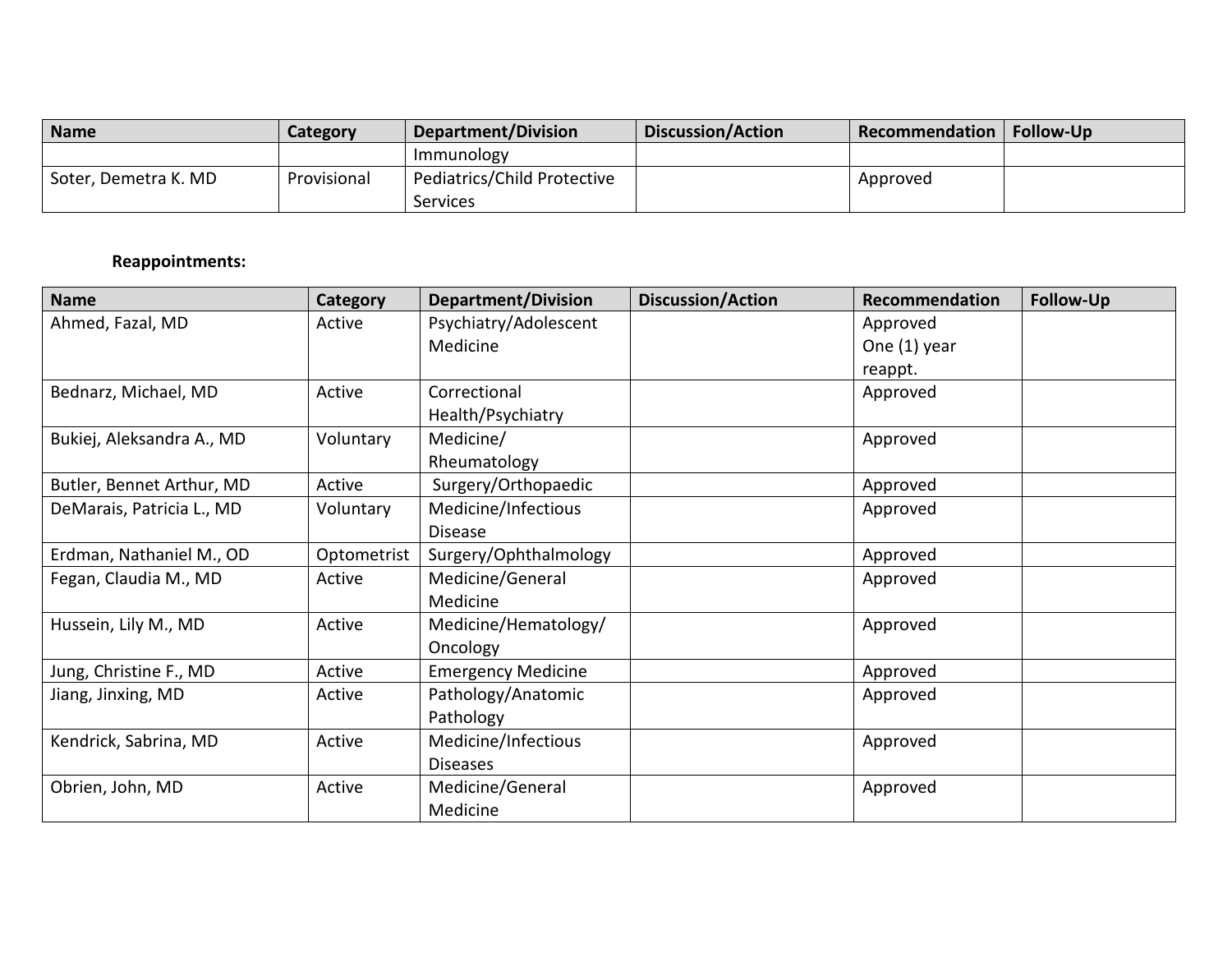| <b>Name</b>                    | Category   | <b>Department/Division</b> | <b>Discussion/Action</b> | Recommendation | <b>Follow-Up</b> |
|--------------------------------|------------|----------------------------|--------------------------|----------------|------------------|
| Larsen, Brian P., MD           | Consulting | Surgery/Ophthalmology      |                          | Approved       |                  |
| Lee, Moses S. MD               | Voluntary  | <b>Emergency Medicine</b>  |                          | Approved       |                  |
| Narh, Raymond T. MD            | Active     | Medicine/General           |                          | Approved       |                  |
|                                |            | Medicine                   |                          |                |                  |
| Schabowski, Shari L., MD       | Active     | <b>Emergency Medicine</b>  |                          | Approved       |                  |
| Sefer, Vesna, MD               | Active     | Medicine/Occu.             |                          | Approved       |                  |
|                                |            | Medicine/General           |                          |                |                  |
|                                |            | Medicine                   |                          |                |                  |
| Sekosan, Marin, MD             | Active     | Pathology/Anatomic         |                          | Approved       |                  |
|                                |            | Pathology                  |                          |                |                  |
| Simples, Patricia E., MD       | Active     | Pathology/Anatomic         |                          | Approved       |                  |
|                                |            | Pathology                  |                          |                |                  |
| Taddese, Nigist A., MD         | Active     | Medicine/Hospital          |                          | Approved       |                  |
|                                |            | Medicine                   |                          |                |                  |
| Tanwar, Sonia, MD              | Active     | Medicine/General           |                          | Approved       |                  |
|                                |            | Medicine                   |                          |                |                  |
| Vij, Aviral, MD                | Active     | Medicine /                 |                          | Approved       |                  |
|                                |            | <b>Adult Cardiology</b>    |                          |                |                  |
| Welbel, Sharon F., MD          | Active     | Medicine/Infectious        |                          | Approved       |                  |
|                                |            | <b>Disease</b>             |                          |                |                  |
| Williams, Joel Christopher, MD | Active     | Surgery/Orthopaedic        |                          | Approved       |                  |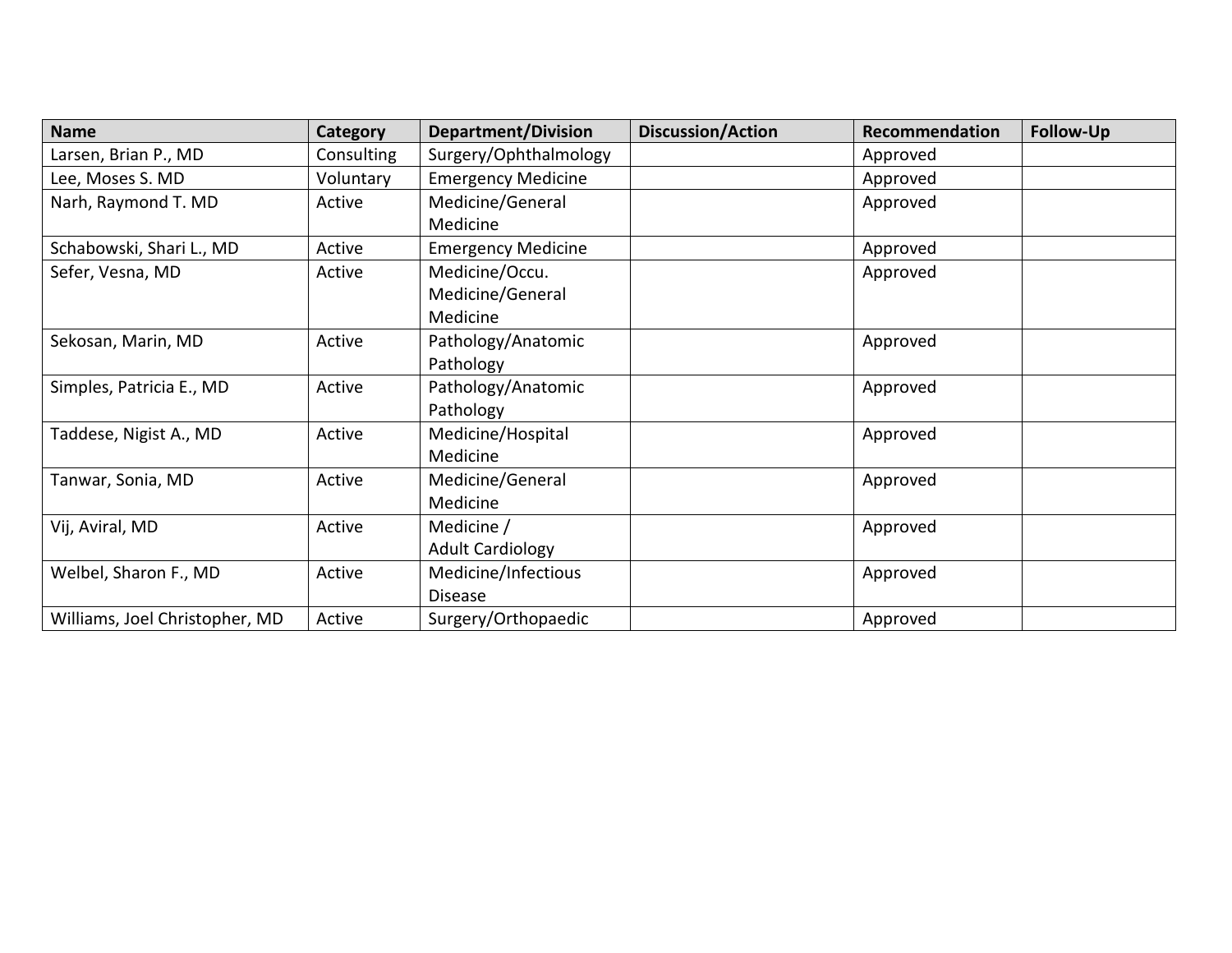### **Change in Clinical Privileges (Additions/Removal):**

| Name                 | Add Privilege(s)           | Department/Division | Discussion/Action         | Recommendation | Follow-Up |
|----------------------|----------------------------|---------------------|---------------------------|----------------|-----------|
| Dorman, James R., MD | Neuromuscular              | Medicine/Neurology  |                           | Approved       |           |
|                      | Ultrasound                 |                     |                           |                |           |
| Ruggero, John M., MD | <b>General Surgery</b>     | <b>Trauma</b>       |                           | Approved       |           |
| Saini, Abhimanyu, MD | Transcatheter              | Medicine/Cardiology | Approved for Temps.       | Approved       |           |
|                      | <b>Endovascular Aortic</b> |                     | For additional privileges |                |           |
|                      | Intervention not           |                     | on 12/22/2021             |                |           |
|                      | involving the aortic       |                     |                           |                |           |
|                      | valve.                     |                     |                           |                |           |

### **Change in Category Status:**

|                             | Category From:             |                        |                   |                |           |
|-----------------------------|----------------------------|------------------------|-------------------|----------------|-----------|
| Name                        | To:                        | Department/Division    | Discussion/Action | Recommendation | Follow-Up |
| Billingslea, Camille L., MD | <b>Active to Voluntary</b> | <b>Family Medicine</b> |                   | Approved       |           |
| Gafoor, Sabiha, MD          | Active to Honorary         | Pediatrics             |                   | Approved       |           |
| Gobbi, Elizabeth, MD        | Provisional to             | Medicine/General       |                   | Approved       |           |
|                             | Active                     | Medicine               |                   |                |           |
| Nasr, Ned, MD               | <b>Active to Voluntary</b> | Anesthesiology         |                   | Approved       |           |
| Shariff, Ruhi, MD           | <b>Active to Voluntary</b> | Medicine/General       |                   | Approved       |           |
|                             |                            | Medicine               |                   |                |           |
| Smith, Pamela, MD           | Active to Voluntary        | Medicine/General       |                   | Approved       |           |
|                             |                            | Medicine               |                   |                |           |
| Tyler, Serge, MD            | <b>Active to Voluntary</b> | Anesthesiology         |                   | Approved       |           |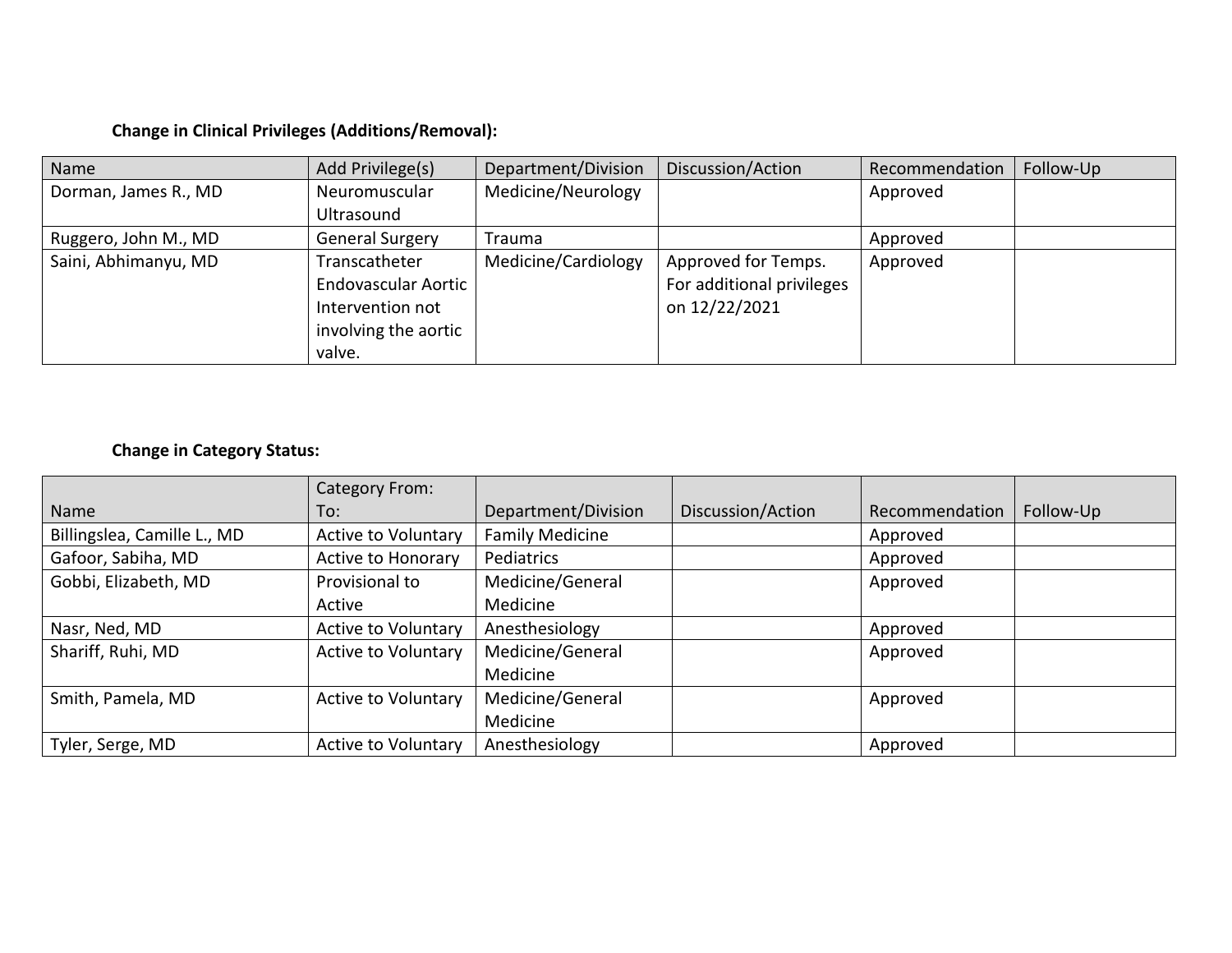### **Resignations/Retirement:**

|                       |              |                         |                   | Recommendation | Follow-Up |
|-----------------------|--------------|-------------------------|-------------------|----------------|-----------|
| Name                  | Effect date: | Department/Division     | Discussion/Action |                |           |
| Bressler, Joy, MD     | 01/11/2022   | <b>General Medicine</b> |                   | Approved       |           |
| Haddadin, Ramez, MD   | 01/21/2022   | Surgery                 |                   | Approved       |           |
| Levy, Richard, MD     | 12/17/2021   | OB/GYN                  |                   | Approved       |           |
| Richardson, Carrie MD | 12/31/2021   | Medicine                |                   | Approved       |           |
| Vydas, Hector MD      | 07/09/2021   | <b>Family Medicine</b>  |                   | Approved       |           |
| Wright, Aisha MD      | 12/31/2021   | <b>Family Medicine</b>  |                   | Approved       |           |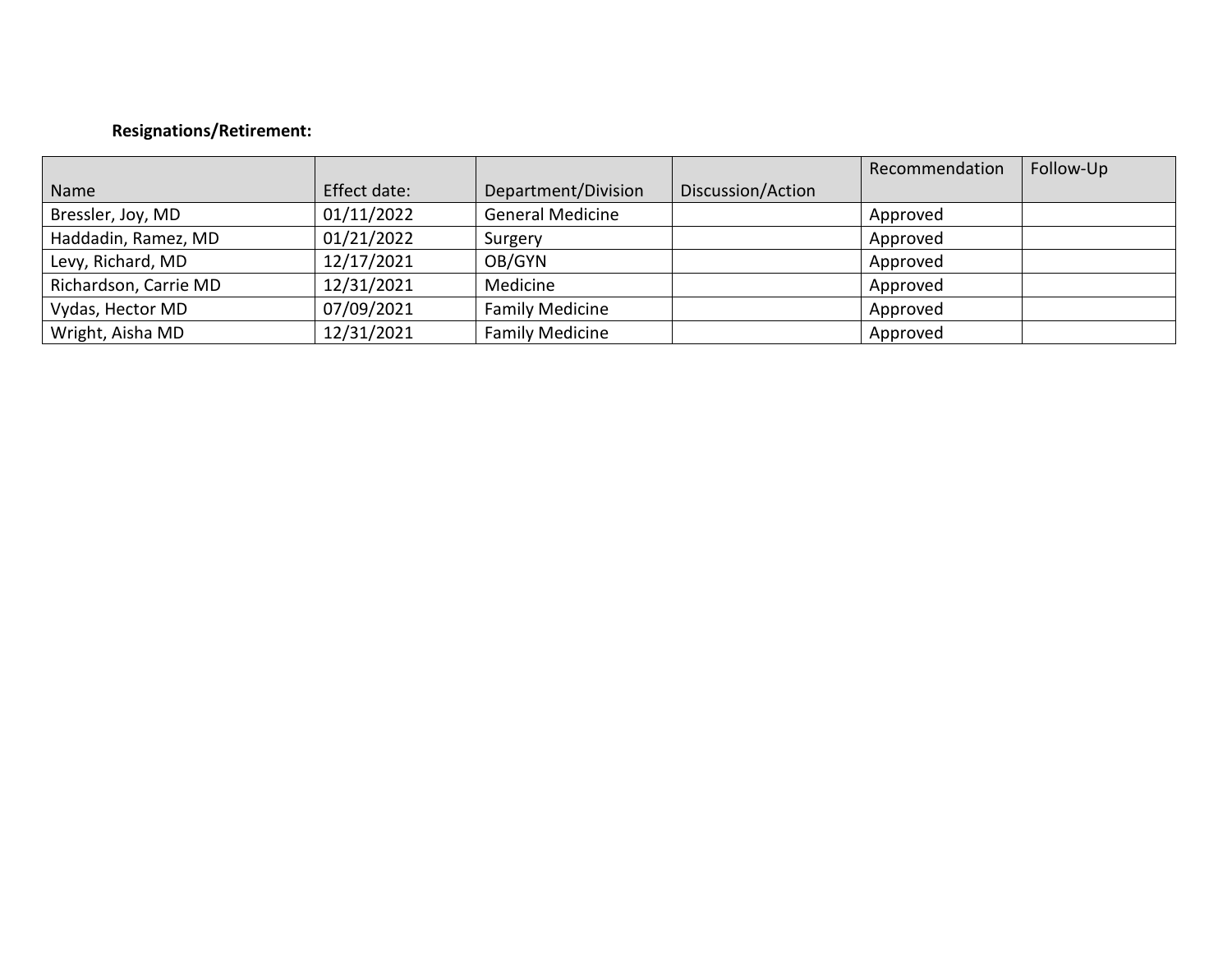# **Non-Physician Providers**

### **Initials:**

| <b>Name</b>                 | Category    | <b>Department/Division</b> | <b>Discussion/Action</b> | Recommendation | <b>Follow-Up</b> |
|-----------------------------|-------------|----------------------------|--------------------------|----------------|------------------|
| Nair, Rakesh, Psy.D.        | Provisional | Correctional Health/JTDC   | Temp privileges          | Approved       |                  |
|                             |             |                            | requested/approved       |                |                  |
| Salgado, Hilda, PA-C        | Provisional | Medicine/General Medicine  |                          | Approved       |                  |
| Schmitz, Kylie Joelle, PA-C | Provisional | Medicine/Adult Cardiology  |                          | Approved       |                  |

### **Reappointments:**

| <b>Name</b>               | Category                     | <b>Department/Division</b>                   | <b>Discussion/Action</b>              | Recommendation | Follow-Up |
|---------------------------|------------------------------|----------------------------------------------|---------------------------------------|----------------|-----------|
| Buresh, Alexa, PA-C       | Physician<br>Assistant       | Surgery/Breast Oncology                      |                                       | Approved       |           |
| Gates, Valeria, CNP       | Nurse<br>Practitioner        | <b>Family Medicine</b>                       | Temp privileges<br>requested/approved | Approved       |           |
| Goldstein, Deborah, CNP   | <b>Nurse</b><br>Practitioner | Medicine/Pulmonary &<br><b>Critical Care</b> |                                       | Approved       |           |
| Roberts, Kenrick L., PA-C | Physician<br>Assistant       | Surgery/General Surgery                      |                                       | Approved       |           |
| Smith, Megan, PA-C        | Physician<br>Assistant       | Correctional Health/Med<br>Surg              |                                       | Approved       |           |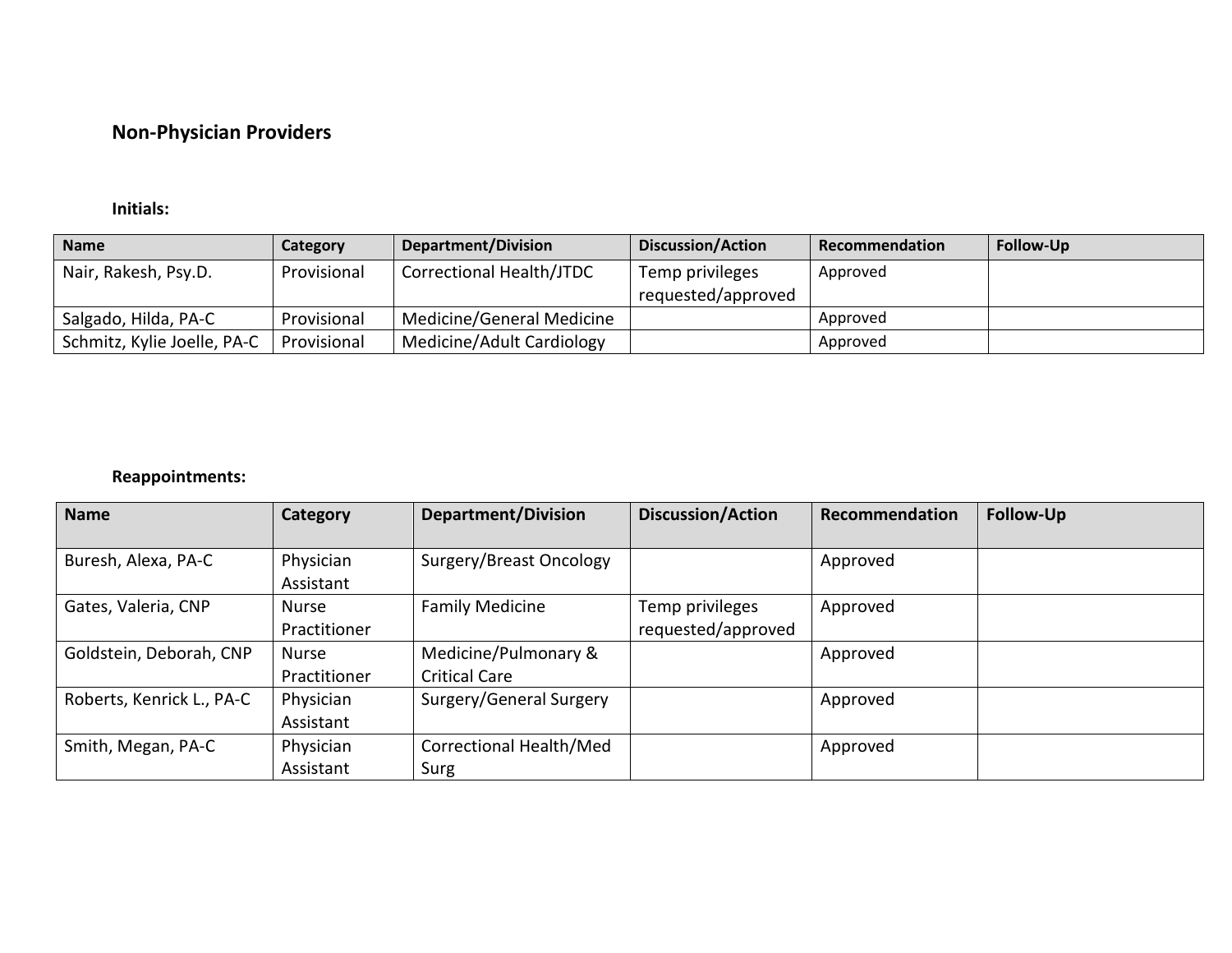### **Change in Category Status:**

| <b>Name</b>         | <b>Category From:</b><br>To:    | <b>Department/Division</b> | <b>Discussion/Action</b> | Recommendation | <b>Follow-Up</b> |
|---------------------|---------------------------------|----------------------------|--------------------------|----------------|------------------|
| Riddle, Carrah, MSW | Provisional to<br>Social Worker | Psychiatry                 |                          | Approved       |                  |

# **Change in Clinical Privileges (Additions/Removal):**

| <b>Name</b> | <b>Privileges</b> | <b>Department/Division</b> | Discussion/Action | Recommendation | <b>Follow-Up</b> |
|-------------|-------------------|----------------------------|-------------------|----------------|------------------|
|             | Request to add:   |                            |                   |                |                  |
|             | <b>Request to</b> |                            |                   |                |                  |
|             | remove:           |                            |                   |                |                  |
| N/A         |                   |                            |                   |                |                  |

### **Additional Collaborator**

| <b>Name</b>         | Category/Collaborator | <b>Department/Division</b>            | Discussion/Action | Recommendation | Follow-Up |
|---------------------|-----------------------|---------------------------------------|-------------------|----------------|-----------|
|                     | To: From:             |                                       |                   |                |           |
| Assian, Sarah, PA-C | Chad J. Zawitz, MD    | Medicine/Infectious<br><b>Disease</b> |                   | Approved       |           |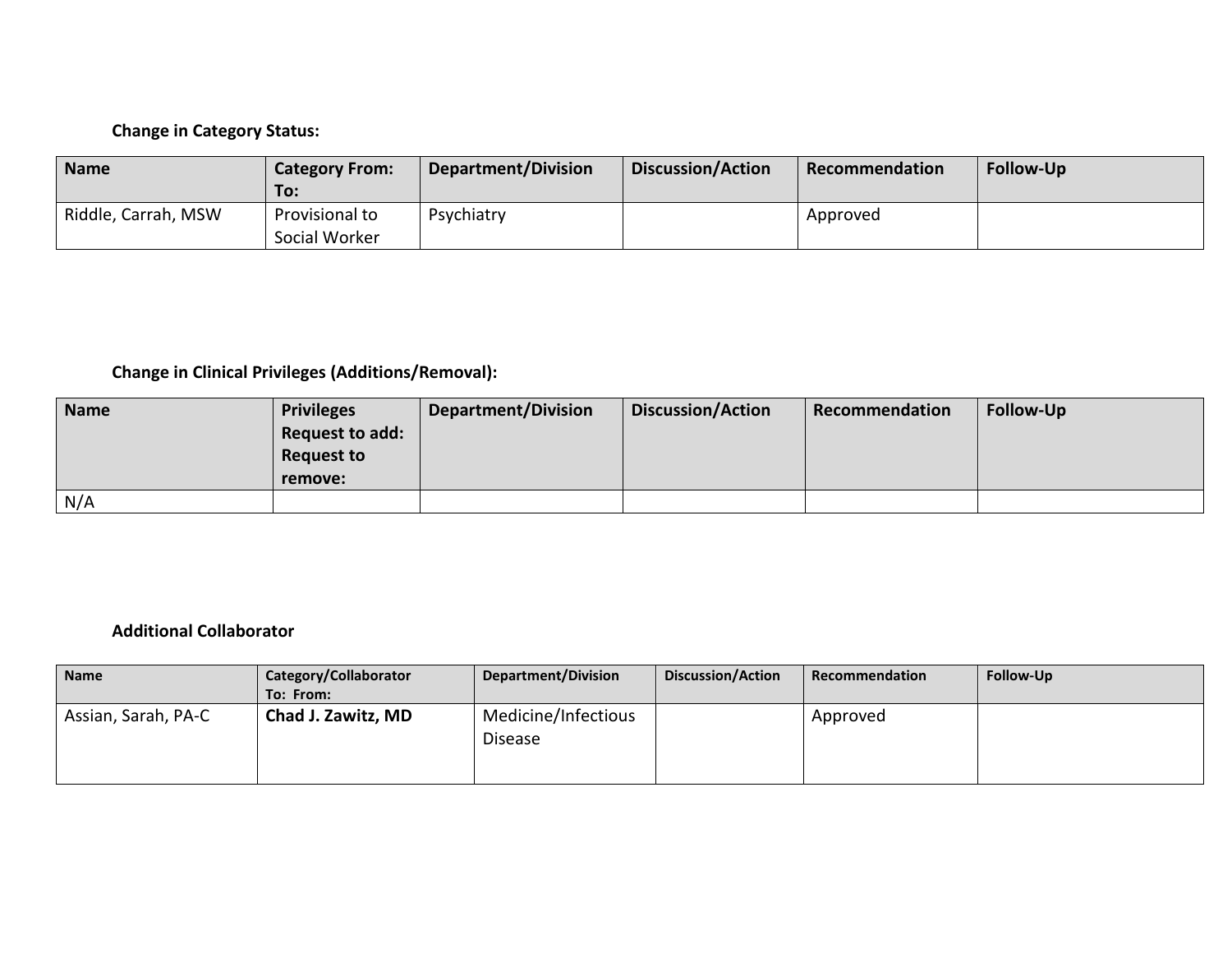| <b>Name</b>             | Category/Collaborator | Department/Division                   | <b>Discussion/Action</b> | Recommendation | <b>Follow-Up</b> |
|-------------------------|-----------------------|---------------------------------------|--------------------------|----------------|------------------|
|                         | To: From:             |                                       |                          |                |                  |
| Heaslip, Patricia, PA-C | Chad J. Zawitz, MD    | Medicine/Infectious<br><b>Disease</b> |                          | Approved       |                  |

### **Change of Collaborator:**

| <b>Name</b>             | Category/<br><b>Collaborator</b><br>To:<br>From:                     | <b>Department/Division</b>      | <b>Discussion/Action</b>             | Recommendation | Follow-up |
|-------------------------|----------------------------------------------------------------------|---------------------------------|--------------------------------------|----------------|-----------|
| Eneogwe, Grace, CNP     | To: Satya M.<br>Mishra, MD<br>From: Melchor V.<br>Demetria, MD       | Medicine/<br>Gastroenterology   | <b>Current Collab has</b><br>retired | Approved       |           |
| Wilkins, Brittany, PA-C | <b>To: Marghoob</b><br>Khan, MD<br>From: Concetta C.<br>Mennella, MD | Correctional<br>Health/Med Surg | <b>Current Collab is</b><br>retiring | Approved       |           |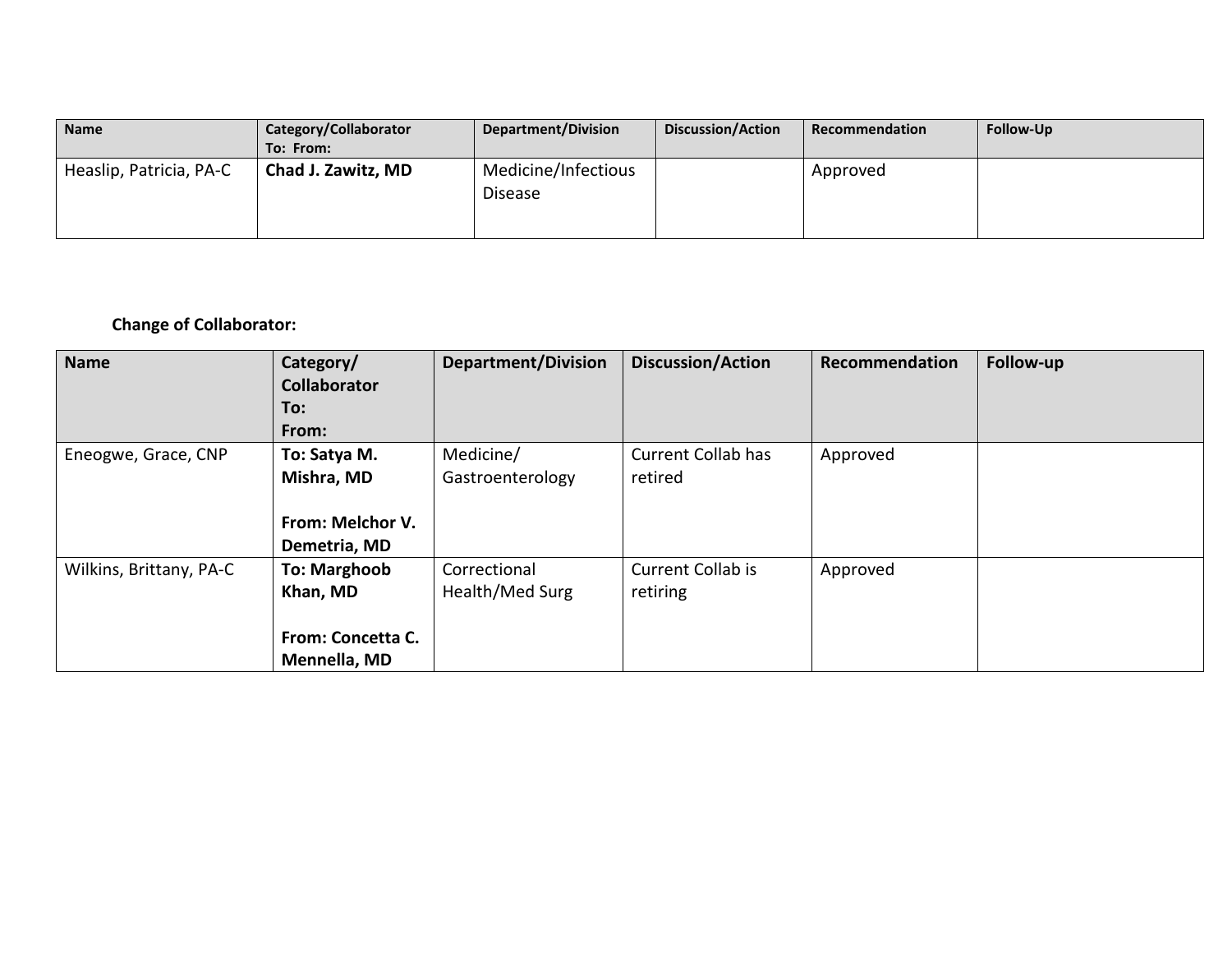### **Resignations:**

| Name                   | <b>Category Effect</b> | Department/Division | <b>Discussion/Action</b> | Recommendation | <b>Follow-Up</b> |
|------------------------|------------------------|---------------------|--------------------------|----------------|------------------|
|                        | date:                  |                     |                          |                |                  |
| Knowles, Patricia, CNP | 12/31/2021             | Surgery             |                          | Approved       |                  |
| Lewis, Gregory, Psy.D. | 01/04/2022             | Psychiatry          |                          | Approved       |                  |
| Vaughan, Leta, CNM     | 12/10/2021             | OB/GYN              |                          | Approved       |                  |

### **Other Business:**

N/A

### **SANCTION SCREENING:**

IDFPR Disciplinary Action Report for November 2021 reviewed as of 1/13/2022 – **No Findings.**

CMS Preclusion Report reviewed as of 1/13/2022 – **No Findings.**

Medicare OPT OUT Affidavits report reviewed as of 1/13/2022 – **No Findings.**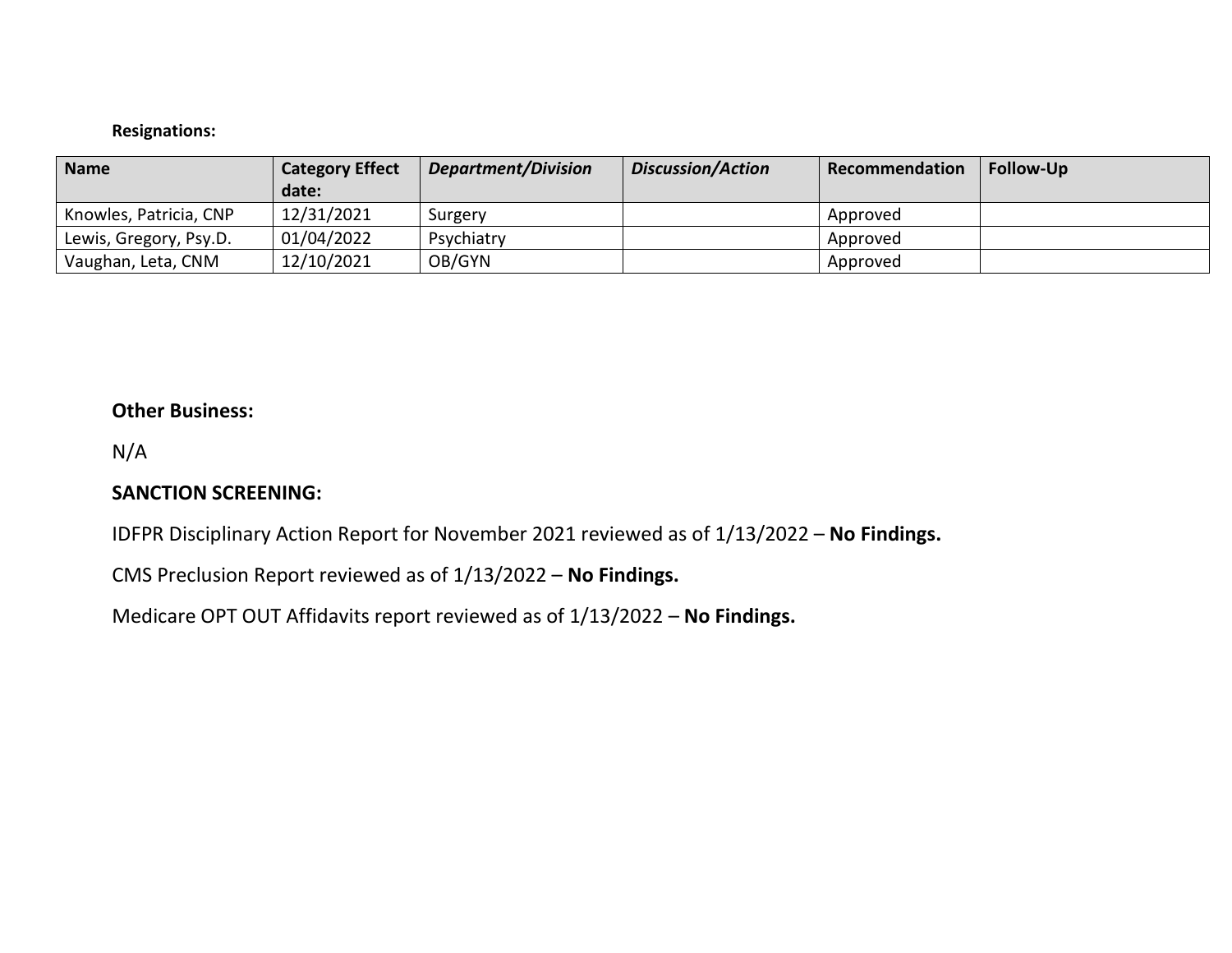

# **COOK COUNTY EALTH**

#### Leadership

Toni Preckwinkle President Cook County Board of Commissioners

Israel Rocha, Jr. **Chief Executive Officer** Cook County Health

#### **Board of Directors**

Lyndon Taylor Chair of the Board

Hon. Dr. Dennis Deer, LCPC, CCFC Vice Chair of the Board

**Robert Currie Raul Garza** Ada Mary Gugenheim Joseph M. Harrington Karen E. Kim, MD, MS **Mike Koetting** David Ernesto Munar Heather M. Prendergast, MD, MS, MPH Robert G. Reiter, Jr. Otis L. Story, Sr.

Deborah Santana CCH Secretary to the Board 1950 W. Polk Street, Room 9106 Chicago, IL 60612

February 4, 2022

Dear Members of the Quality and Patient Safety Committee:

Please be advised that at the Provident Hospital Medical Executive Committee Meeting held on February 4, 2022 the Medical Executive Committee recommended the actions on the enclosed documents. It is being presented to you for your consideration.

Respectfully,

Marlon Kirby, MD

Provident Hospital of Cook County President, Medical Staff Chair, Medical Executive Committee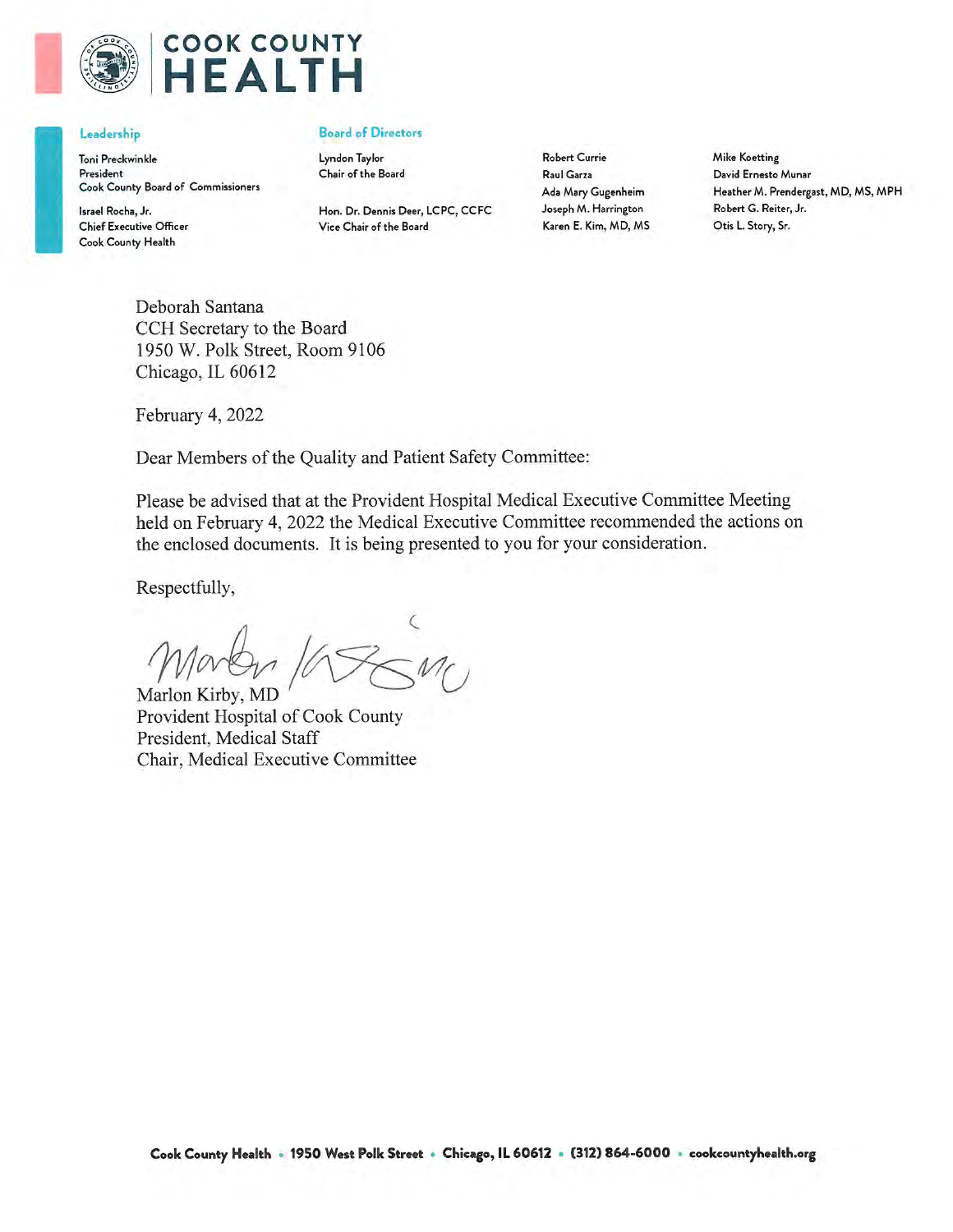

- **TO:** Quality and Safety Committee
- FROM: Marlon Kirby, MD President, Medical Executive Committee
- **SUBJECT:** Medical Staff Appointments and Other Business Recommended by the **Medical Executive Committee** on February 4, 2022

Medical Staff Appointments/Reappointments Effective: **02/17/2022,** subject to Approval by the Cook County Health.

### **New Business**

**Initials:**

#### **Reappointments:**

| <b>Name</b>        | Category    | <b>Department/Division</b> | <b>Discussion</b>                                            | Recommendation                                                       | <b>Follow-Up</b> |
|--------------------|-------------|----------------------------|--------------------------------------------------------------|----------------------------------------------------------------------|------------------|
| Iwaz, Suzanne, MD  | Provisional | <b>Clinical Laboratory</b> | File reviewed and<br>presented with no<br>issues identified. | Recommendation for<br>appointments made,<br>seconded, and<br>passed. | None             |
| Kotwal, Vikram, MD | Provisional | Medicine/Gastroenterology  | File reviewed and<br>presented with no<br>issues identified. | Recommendation for<br>appointments made,<br>seconded, and<br>passed. | None             |
| Lepere, Alia S. MD | Provisional | <b>Family Medicine</b>     | File reviewed and<br>presented with no<br>issues identified. | Recommendation for<br>appointments made,<br>seconded, and<br>passed. | None.            |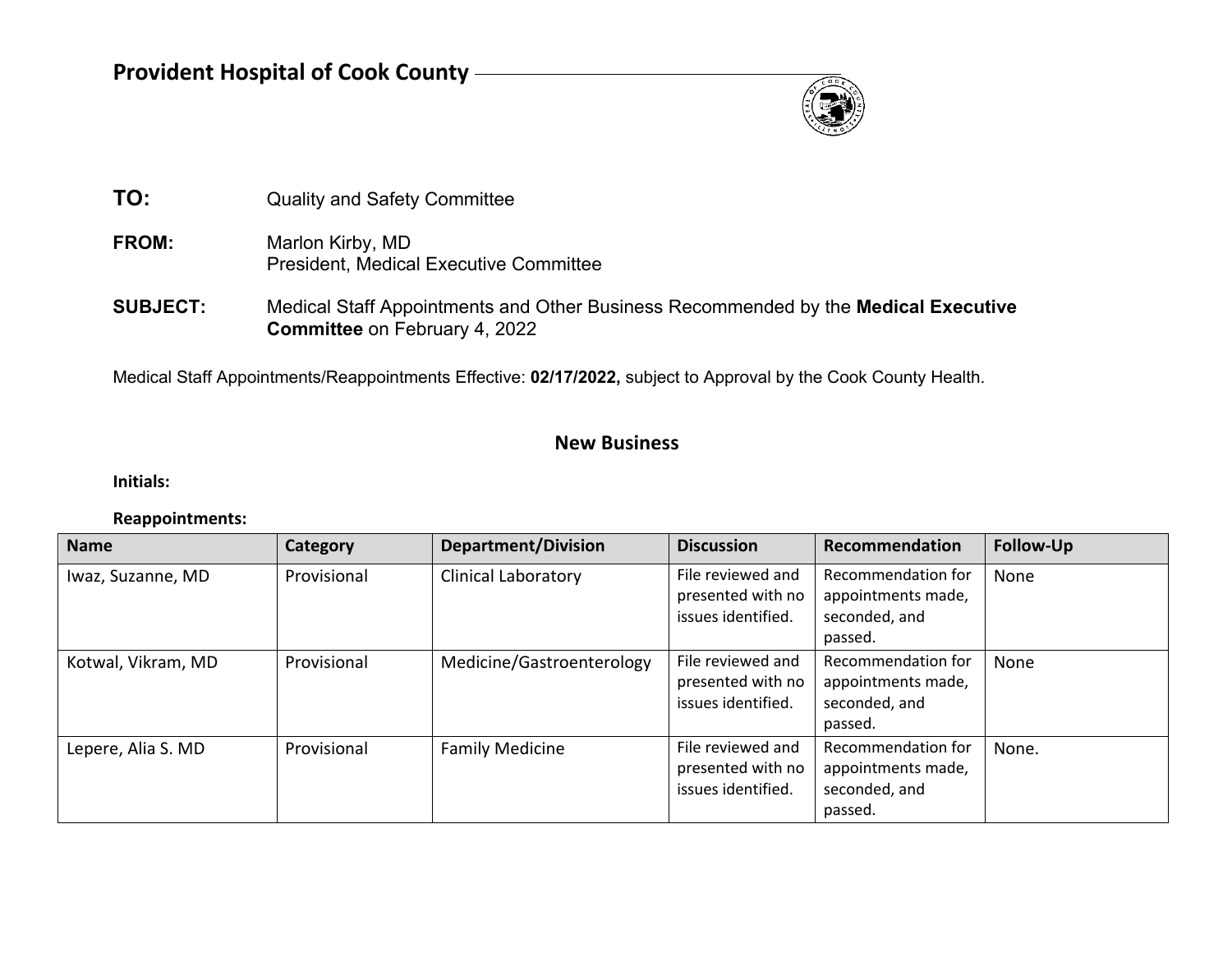| <b>Name</b>              | Category    | <b>Department/Division</b>                     | <b>Discussion</b>                                            | Recommendation                                                    | <b>Follow-Up</b> |
|--------------------------|-------------|------------------------------------------------|--------------------------------------------------------------|-------------------------------------------------------------------|------------------|
| Erdman, Nathaniel M., OD | Optometrist | Surgery/Ophthalmology                          | File reviewed and<br>presented with no<br>issues identified. | Recommendation for<br>appointments made,<br>seconded, and passed. | None             |
| Fegan, Claudia M., MD    | Provisional | Internal Medicine/Internal<br>Medicine         | File reviewed and<br>presented with no<br>issues identified. | Recommendation for<br>appointments made,<br>seconded, and passed. | None             |
| Jackson, Ralph F., DO    | Active      | <b>Emergency Medicine</b>                      | File reviewed and<br>presented with no<br>issues identified. | Recommendation for<br>appointments made,<br>seconded, and passed. | None             |
| Jiang, Jinxing, MD       | Provisional | Pathology/Clinical<br>Laboratory               | File reviewed and<br>presented with no<br>issues identified. | Recommendation for<br>appointments made,<br>seconded, and passed. | None             |
| Kendrick, Sabrina, MD    | Affiliate   | Internal Medicine/Infectious<br><b>Disease</b> | File reviewed and<br>presented with no<br>issues identified. | Recommendation for<br>appointments made,<br>seconded, and passed. | None             |
| Narh, Raymond, MD        | Affiliate   | Internal Medicine/Internal<br>Medicine         | File reviewed and<br>presented with no<br>issues identified. | Recommendation for<br>appointments made,<br>seconded, and passed. | None             |
| Sekosan, Marin, MD       | Active      | <b>Clinical Laboratory</b>                     | File reviewed and<br>presented with no<br>issues identified. | Recommendation for<br>appointments made,<br>seconded, and passed. | None             |
| Taddese, Nigist A., MD   | Provisional | Internal Medicine/Hospital<br>Medicine         | File reviewed and<br>presented with no<br>issues identified. | Recommendation for<br>appointments made,<br>seconded, and passed. | None             |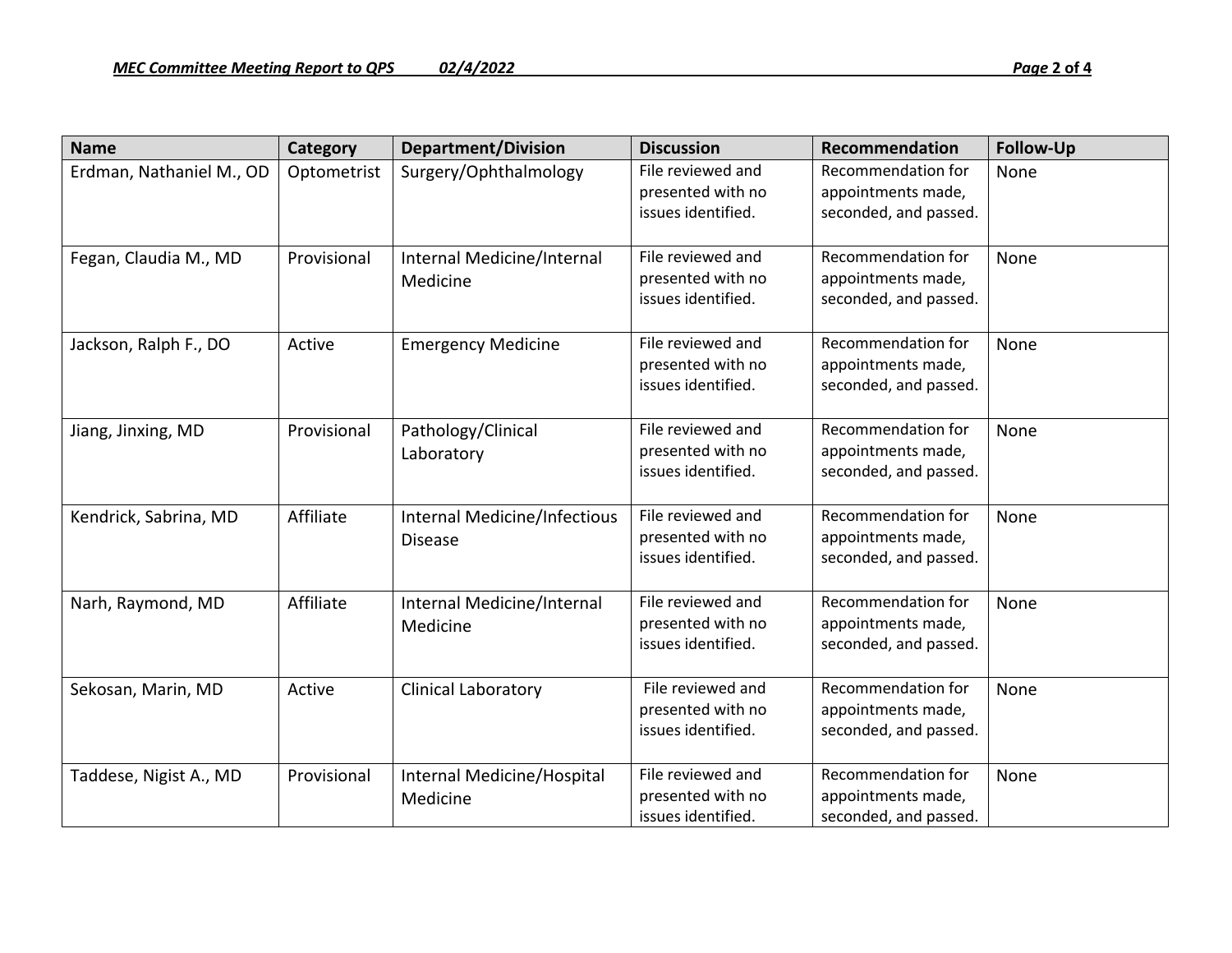| <b>Name</b>           | Category    | Department/Division                            | <b>Discussion</b>                                            | Recommendation                                                    | <b>Follow-Up</b> |
|-----------------------|-------------|------------------------------------------------|--------------------------------------------------------------|-------------------------------------------------------------------|------------------|
|                       |             |                                                |                                                              |                                                                   |                  |
| Welbel, Sharon F., MD | Provisional | Internal Medicine/Infectious<br><b>Disease</b> | File reviewed and<br>presented with no<br>issues identified. | Recommendation for<br>appointments made,<br>seconded, and passed. | None             |

### **Change in Category Status**:

| <b>Name</b>              | <b>Category</b><br>From:<br>To: | <b>Department/Division</b>      | <b>Discussion/Action</b>                                     | <b>Recommendation</b>                                             | <b>Follow-Up</b> |
|--------------------------|---------------------------------|---------------------------------|--------------------------------------------------------------|-------------------------------------------------------------------|------------------|
| Billingslea, Camille, MD | Active to<br>Voluntary          | <b>Family Medicine</b>          | Form reviewed and<br>presented with no<br>issues identified. | Recommendation for<br>appointments made,<br>seconded, and passed. | None             |
| Feng, Jingyang, MD       | Provisional to<br>Affiliate     | Pathology/Clinical<br>Pathology | Form reviewed and<br>presented with no<br>issues identified. | Recommendation for<br>appointments made,<br>seconded, and passed. | None             |
| Manosca, Frances, MD     | Provisional to<br>Affiliate     | Pathology/Clinical<br>Pathology | Form reviewed and<br>presented with no<br>issues identified. | Recommendation for<br>appointments made,<br>seconded, and passed  | None             |
| Ree, Nicholas, DO        | Provisional to<br>Affiliate     | Pathology/Clinical<br>Pathology | Form reviewed and<br>presented with no<br>issues identified. | Recommendation for<br>appointments made,<br>seconded, and passed  | None             |